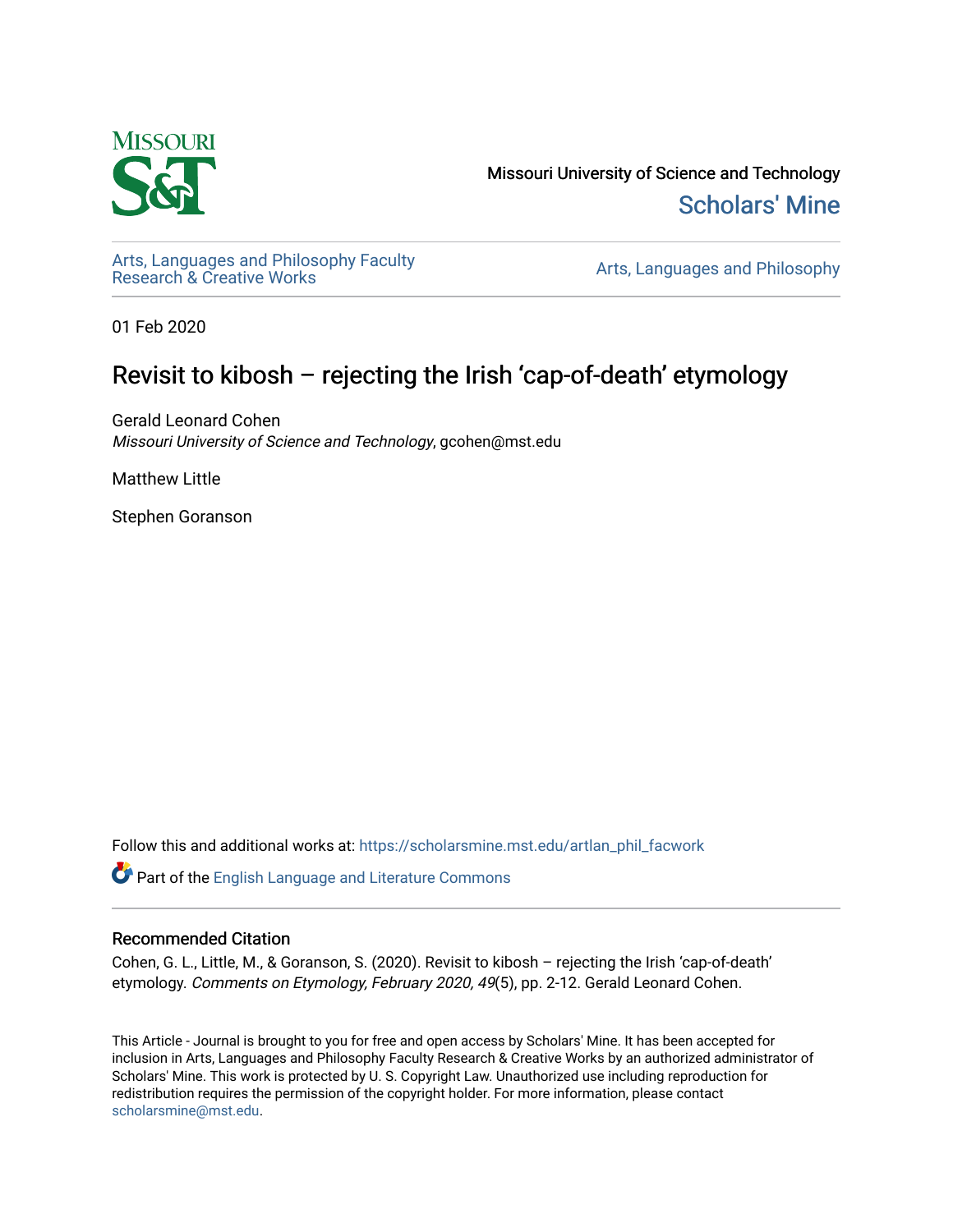### COMMENTS ON ETYMOLOGY

February 2020 Vol. 49, no. 5

 edited by Gerald Cohen Department of Arts, Languages, & Philosophy Missouri University of Science & Technology Rolla, MO 65409 Appears monthly, October – May; cost: \$16 per year Libraries, institutions: \$20 per year

# **CONTENTS**

| 1. GERALD COHEN, MATTHEW LITTLE, STEPHEN                          |  |
|-------------------------------------------------------------------|--|
| GORANSON: Revisit to $\kappa i \text{bosh}$ – rejecting the Irish |  |
|                                                                   |  |
| 2. GERALD COHEN: Reflections on the Phoenician/Old Hebrew         |  |
|                                                                   |  |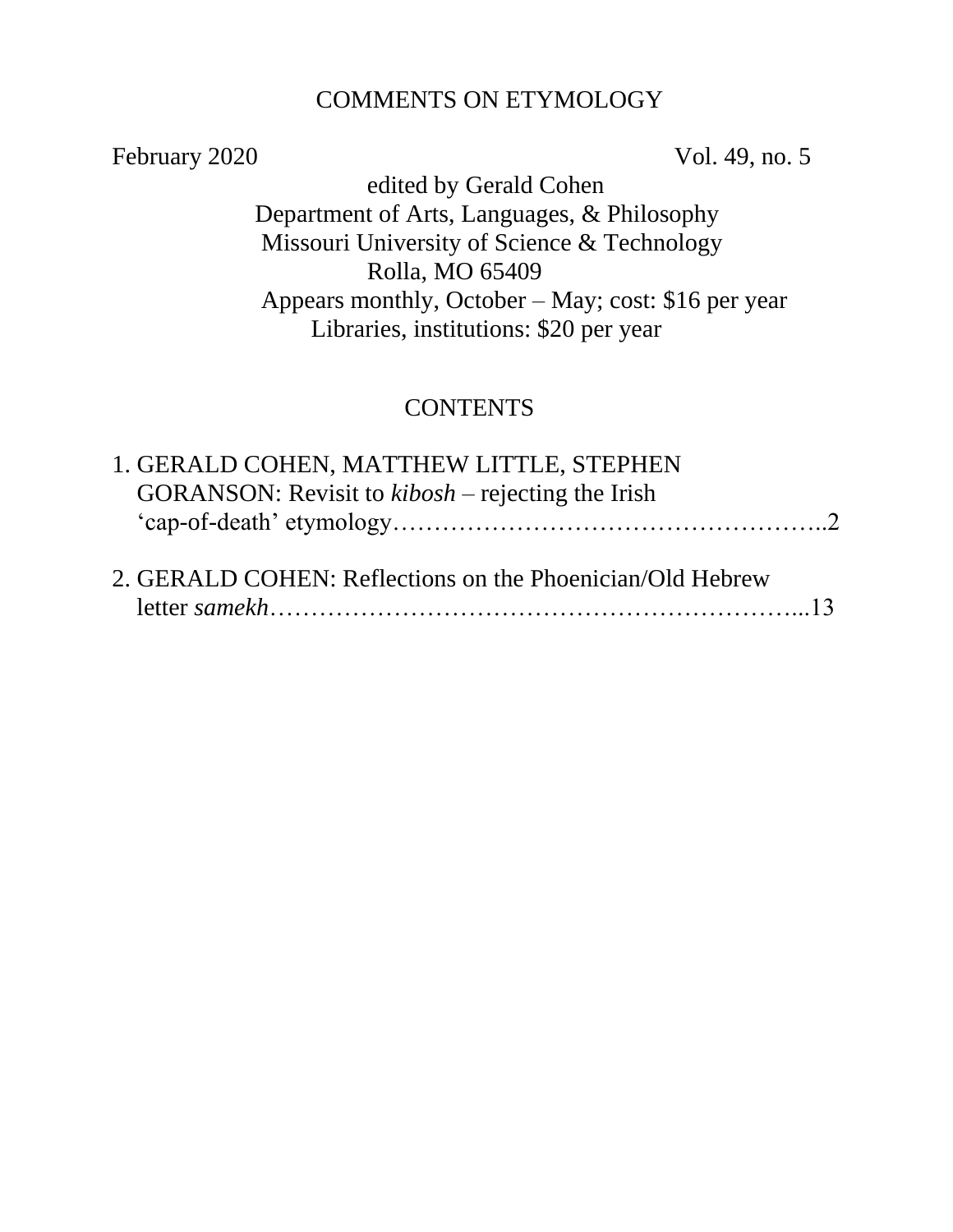# REVISIT TO *KIBOSH* – REJECTING THE IRISH 'CAP-OF-DEATH' ETYMOLOGY

Gerald Cohen, Matthew Little, Stephen Goranson

In December 2019 *OED3* revised its entry on the origin of *kibosh* (in *put the kibosh on*) mentioning our co-authored book *Origin of Kibosh*  and presenting as the first suggested etymology our proposal of *kibosh* from *kurbash* (a type of whip) . The *OED3* entry then presents two additional 'principal suggestions' but includes what almost seems like a rebuttal to each one. In the end the *OED* editors proceeded very cautiously by labeling *kibosh* as 'Origin unknown,' but our main feeling is gratitude to them for reconsidering the earlier entry.

 With that said, there remains quite a bit to say about the new entry, and the present *COE* issue will start with the Irish 'cap-of-death' etymology. First, though, here is *OED3*'s new etymological treatment of *kibosh* (in *put the kibosh on*).

# *OED3*: REVISED ORIGIN OF *KIBOSH*

The revised *OED3* entry says:

#### **'kibosh, n.**

**Origin:** Of unknown origin.

**Etymology:** Origin unknown.

Early evidence appears to be from colloquial and working-class English as spoken in London. There have been a number of attempts to trace the origin of the word; the following are the principal suggestions:

**1.** Some early uses suggest the *kibosh* may originally have been a physical object, used for striking, and the word has therefore been suggested to be < Arabic *kirbāš* (also *kurbāš* ), denoting a kind of whip used for judicial punishment, or its etymon Ottoman Turkish *qirbāch* (see *[kourbash](https://www-oed-com.libproxy.mst.edu/view/Entry/104408#eid40056215)* n.). If so, it may have been borrowed in London from immigrants or from those who served in the military in the Near East.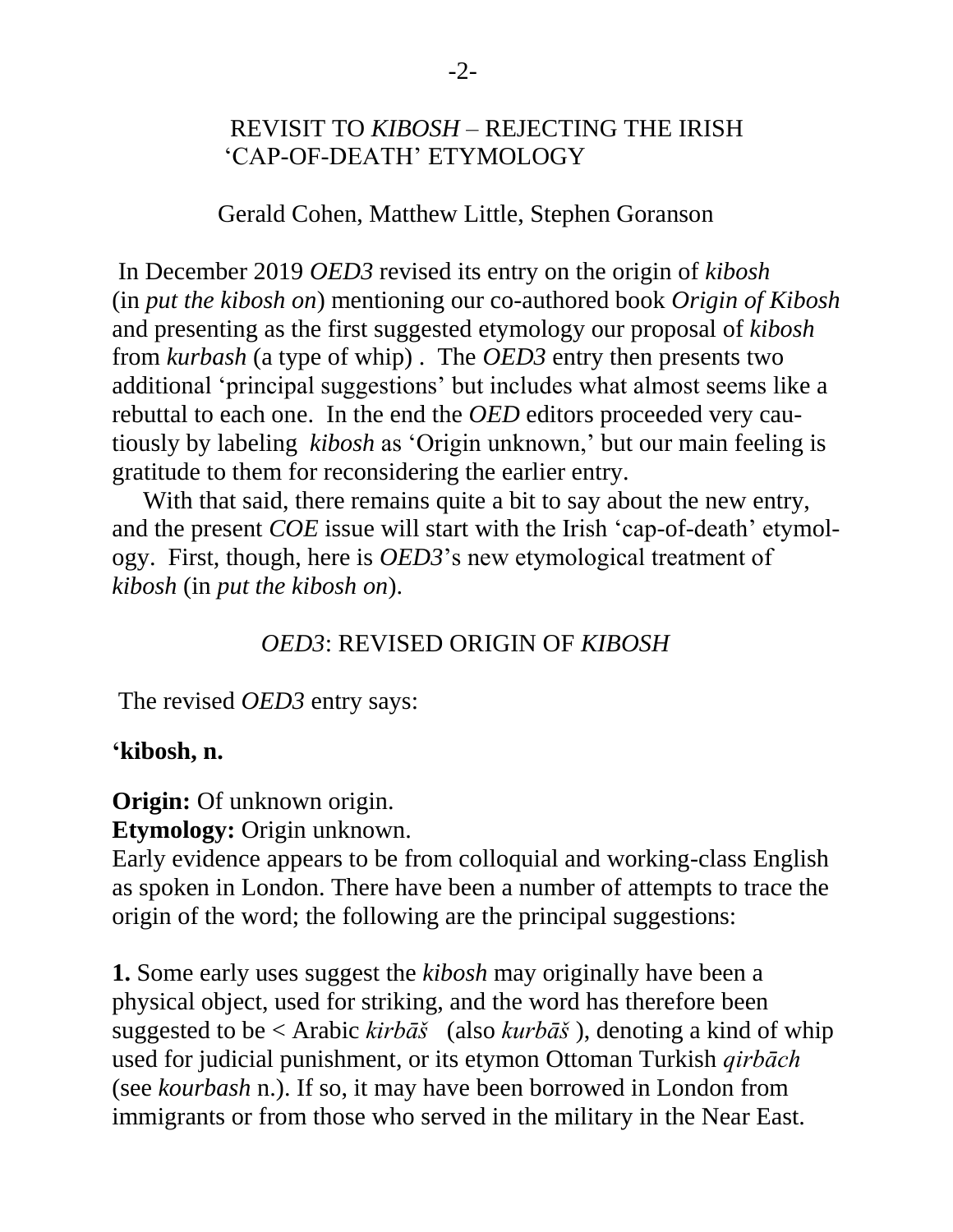The pronunciation of the first syllable seems difficult to explain in this case; however, a form *kibosh* is also attested occasionally in the 19th cent. as a variant of *[kourbash](https://www-oed-com.libproxy.mst.edu/view/Entry/104408#eid40056215)* n. For a detailed discussion of this suggestion compare G. Cohen, S. Goranson, & M. Little *Origin of Kibosh* (2018).

**2.** The word is also often taken to reflect an Irish phrase *caidhp bháis* ( < *caidhp* coif, bonnet + *báis*, genitive of *bás* death: see *[baser](https://www-oed-com.libproxy.mst.edu/view/Entry/15879#eid26793087)* n.). This phrase is variously said to denote the head covering worn by a judge when pronouncing a death sentence, the hood used at executions, the final item of clothing to be put on a body before wake and burial, or a form of torture (compare *[pitch-cap](https://www-oed-com.libproxy.mst.edu/view/Entry/144692#eid29856448)* n. 2); however, the phrase does not appear to be attested in these senses except once with reference to burial customs (1935); otherwise it is used as the name of the fungus death cap (but this is probably a recent formation after English: see *[death cap](https://www-oed-com.libproxy.mst.edu/view/Entry/47766#eid7280955)* n. at *death* n. [Compounds](https://www-oed-com.libproxy.mst.edu/view/Entry/47766#eid7280955) 2). There is also no direct 19th-cent. evidence for a connection of the word *kibosh* to Ireland, although there was a sizeable Irish community in London. The syntax of the full phrase *to put..on* is similar to the common Irish construction *cuir..ar*, in the same literal sense (typically with reference to a physical item); however, an isolated Irish example *cuireadh an caidhp bháis air mar sgéal* 'the *caidhp bháis* was put on your story' (1924) is probably modelled on English *that put the kibosh on your story*.

**3.** Another suggestion takes the word to be of Yiddish origin, and there is an early example of it in Jewish usage in London (1835); however, no likely Yiddish etymon is recorded (although there have been various proposals for the further etymology of such a word or phrase, e.g. Hebrew *kāḇaš* to subject, to subdue, to tread down; compare also Hebrew *kibbeš* to subdue, which is < the same base).'

# REBUTTAL OF THE IRISH 'CAP-OF-DEATH' ETYMOLOGY

A rather detailed rebuttal of the 'cap-of-death' etymology appears in Cohen/Goranson/Little (2018: 98-102), which we now reprint: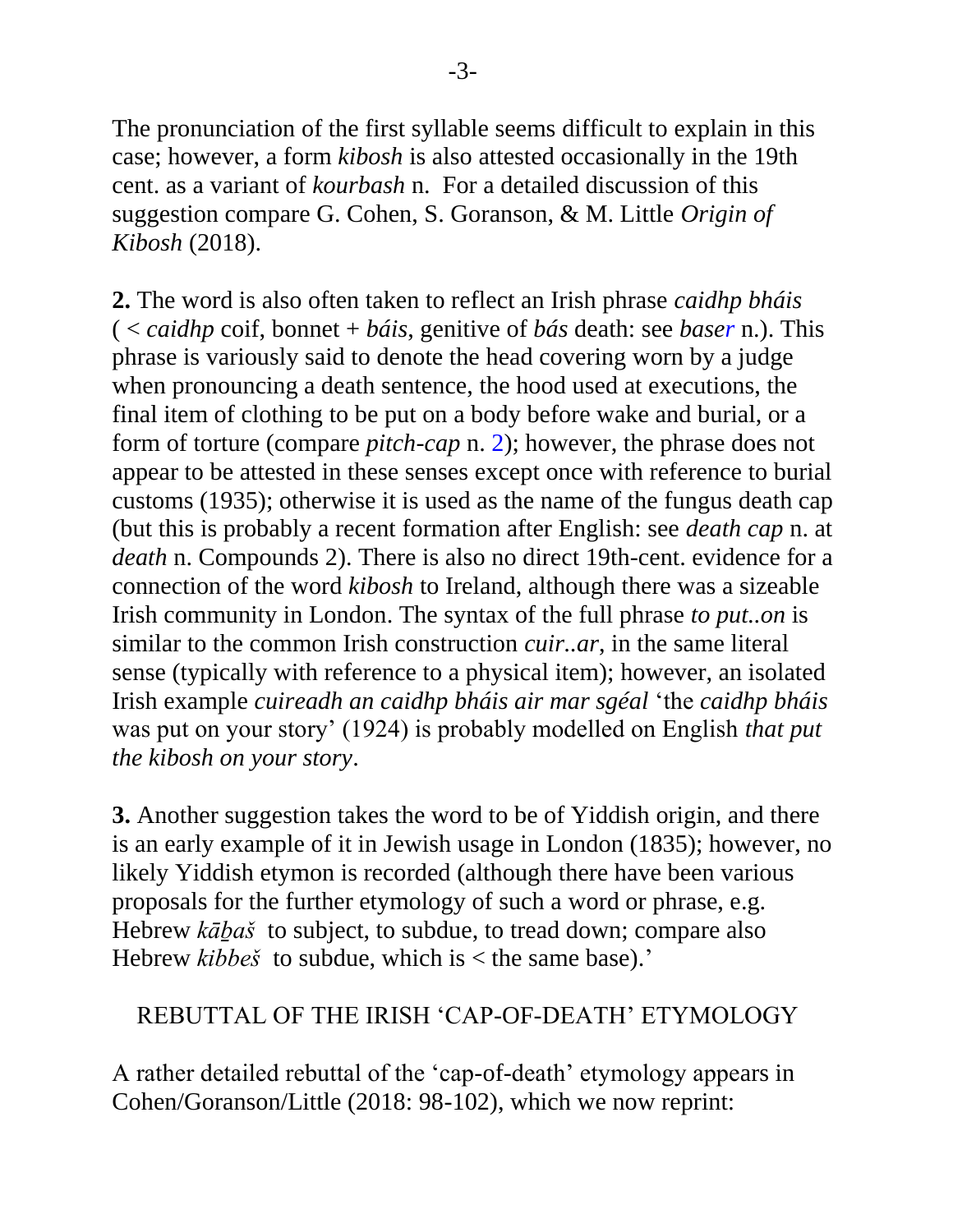### 'IRISH ETYMOLOGY OF KIBOSH: *CAIDHP BHÁIS 'CAP OF DEATH'*

'An Irish Gaelic origin for *kibosh* is suggested periodically, evidently first mentioned in an Associated Press story, 1936:

"*Cornell Daily Sun*, 1 December 1936, p. 1: 'Language Expert Explains Gaelic Origins of American Slang Terms':

 "Buffalo, Nov. 30 (AP) Words such as 'kibosh,' 'quid,' and 'smithereens,' may be modern English slang, but they spring from centuries back in the Irish language, Joseph Conboy, a railroad man whose hobby is Gaelic culture, told an audience here.

 "Conboy, an employee in a freight office, is also president of the Buffalo Irish Foundation, and as such he occasionally entertains Irish audiences by analyzing American words taken from the Gaelic.

"'Kibosh,' Conboy said today, "comes from 'caip,' which means cap, and 'bais,' which means death. "It originated in Ireland about the time of Judge Norbury, who was called the 'hanging judge.' When the people would see him reaching for the black cap he wore when giving the death sentence, they would say: 'The prisoner is "finished. The judge is putting on the caip bais" – kibosh. Thus when we say we 'put the kibosh on something,' we mean we have disposed of it." ([*Cornell Daily Sun*] Editor's note: Some authorities hold that "kibosh" might be of Yiddish origin.)...'

 A second proposal of an Irish origin comes in a letter sent by Irish author Padraic Colum to Charles Earl Funk and mentioned by Funk in his 1948 book *Hog on Ice & Other Curious Expressions*:

 p. 22: '…But I am indebted to Padraic Colum, well-known Irish author, for what I take to be the true explanation. In a letter to me he says: "'Kibosh,' I believe, means 'the cap of death' and is always used in that sense. – 'He put the kibosh on it.' In Irish it could be written 'cie bais' -- the last word pronounced 'bosh,' the genitive of 'bas,' death."' [G. Cohen: sic, no diacritic mark here for *cie bais*].

 Evidently Colum's prestige as an author lent credibility to the Irish etymology of *kibosh*, which was then proposed or at least considered as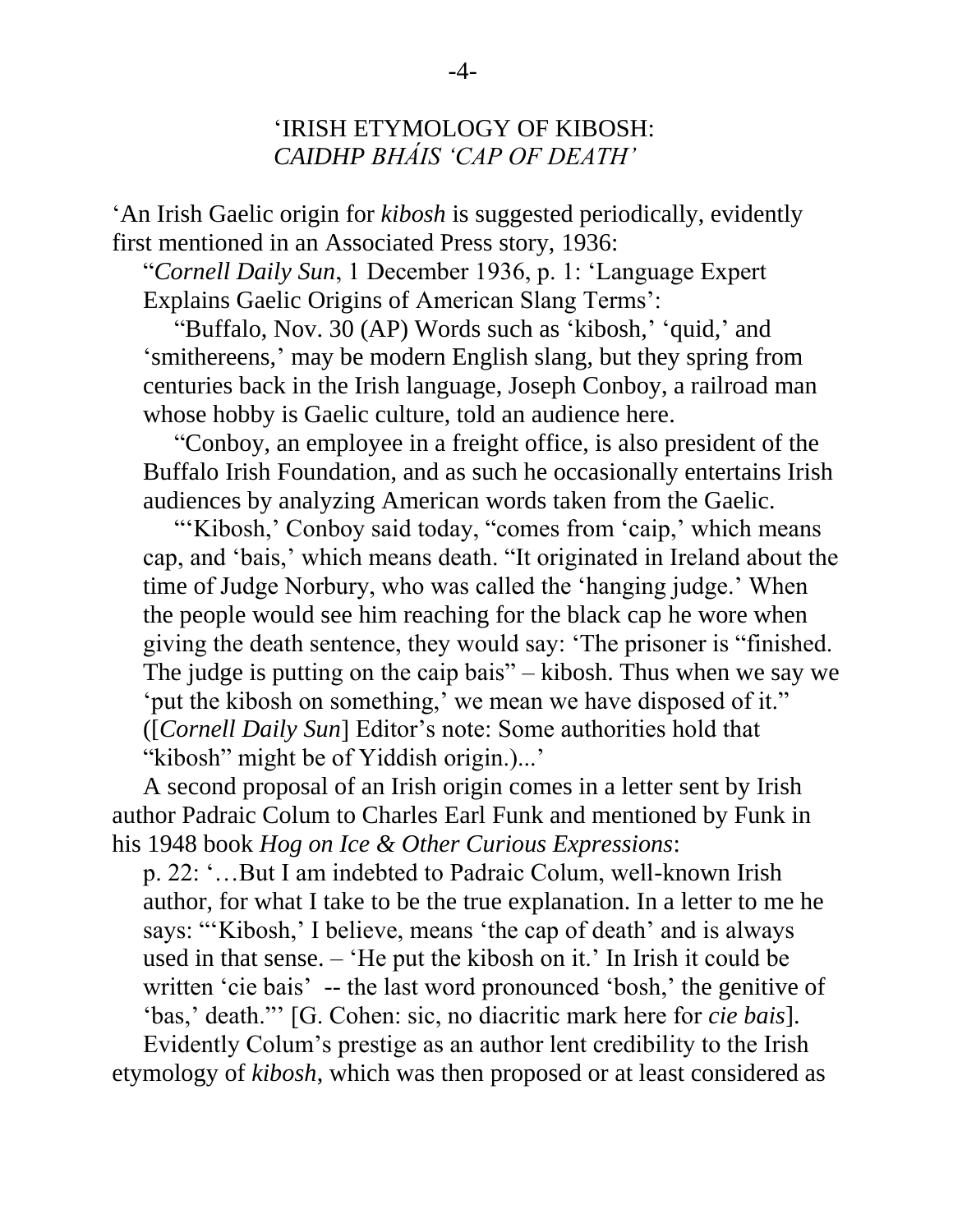a possibility in Dolan 1998, Green 2005, Hendrickson 2004, *Online Etymological Dictionary*, Rees1987, Share 1997, etc.

 'At this point it is necessary to distinguish between the two main variants of the Irish etymology:

1) the judge dons a black cap (cap of death, kibosh) before pronouncing a sentence of death;

2) British troops suppressing the Irish Rebellion of 1798 applied various tortures, a particularly nasty one being 'pitchcapping.' A cap containing hot pitch was applied to the head of the victim, and when the pitch cooled, the cap was pulled off, bringing part of the scalp with it. This 'cap of death' (kibosh) would then have been the origin of slang *put the kibosh on*.

# FIRST VERSION: JUDGE DONS A BLACK CAP BEFORE PRONOUNCING SENTENCE OF DEATH

'A sample of this first variant is found in Dolan 1998:

 "Irish *caidhp (an) bháis* or *caidhpin (an) bháis*, 'cap of death', the black cap or judgment cap worn by judges when pronouncing sent ence of death."

A brief statement on the black cap is given in *Wikipedia*:

 "In [English law,](https://minermail.mst.edu/owa/redir.aspx?SURL=dgbG1_or9jnm3P94-l1KHKJ-XponzXWI7gVC9Ni5aDouIGsbDLPTCGgAdAB0AHAAcwA6AC8ALwBlAG4ALgB3AGkAawBpAHAAZQBkAGkAYQAuAG8AcgBnAC8AdwBpAGsAaQAvAEUAbgBnAGwAaQBzAGgAXwBsAGEAdwA.&URL=https%3a%2f%2fen.wikipedia.org%2fwiki%2fEnglish_law) the **black cap** was worn by a [judge](https://minermail.mst.edu/owa/redir.aspx?SURL=dmK-CWMtn1yZyMYgQmr6vXk_8YjEqQSSo2WZENRHv0kuIGsbDLPTCGgAdAB0AHAAcwA6AC8ALwBlAG4ALgB3AGkAawBpAHAAZQBkAGkAYQAuAG8AcgBnAC8AdwBpAGsAaQAvAEoAdQBkAGcAZQA.&URL=https%3a%2f%2fen.wikipedia.org%2fwiki%2fJudge) when passing a sentence of death. Although it is called a ['cap'](https://minermail.mst.edu/owa/redir.aspx?SURL=RIiSbxCxnK34RHmWYUXPgzSvmWs25K1clvIrn2uErYcuIGsbDLPTCGgAdAB0AHAAcwA6AC8ALwBlAG4ALgB3AGkAawBpAHAAZQBkAGkAYQAuAG8AcgBnAC8AdwBpAGsAaQAvAEMAYQBwAA..&URL=https%3a%2f%2fen.wikipedia.org%2fwiki%2fCap), it is not made to fit the head like a typical cap does; instead it is a simple plain square made of black fabric. It was based on Tudor Court headgear. When worn, it is placed on the head on top of the judicial [wig,](https://minermail.mst.edu/owa/redir.aspx?SURL=UFIcTkm08QahSnFp4AzTW3BUCyMUCLySPinw7bL_SiQuIGsbDLPTCGgAdAB0AHAAcwA6AC8ALwBlAG4ALgB3AGkAawBpAHAAZQBkAGkAYQAuAG8AcgBnAC8AdwBpAGsAaQAvAFcAaQBnAA..&URL=https%3a%2f%2fen.wikipedia.org%2fwiki%2fWig) with one of the four corners of the black fabric facing forward.

 "The death penalty has now been abolished in [England and Wales,](https://minermail.mst.edu/owa/redir.aspx?SURL=OfJ7u9fIkXq3k4fCyFfsebGqoshZHAUbi46SNWXcY9MuIGsbDLPTCGgAdAB0AHAAcwA6AC8ALwBlAG4ALgB3AGkAawBpAHAAZQBkAGkAYQAuAG8AcgBnAC8AdwBpAGsAaQAvAEUAbgBnAGwAYQBuAGQAXwBhAG4AZABfAFcAYQBsAGUAcwA.&URL=https%3a%2f%2fen.wikipedia.org%2fwiki%2fEngland_and_Wales) but the black cap is still part of a judge's official [regalia,](https://minermail.mst.edu/owa/redir.aspx?SURL=DIuazcPFO2FPZHhr6I_M9G-Jd82h4UJ_QiSDWRNNAn8uIGsbDLPTCGgAdAB0AHAAcwA6AC8ALwBlAG4ALgB3AGkAawBpAHAAZQBkAGkAYQAuAG8AcgBnAC8AdwBpAGsAaQAvAEMAbwB1AHIAdABfAGQAcgBlAHMAcwA.&URL=https%3a%2f%2fen.wikipedia.org%2fwiki%2fCourt_dress) and as such it is still carried into the [High Court](https://minermail.mst.edu/owa/redir.aspx?SURL=GJugqdxDWKR15QAkNHHjZBZkyNNY1ldMNkQKyNgz2qIuIGsbDLPTCGgAdAB0AHAAcwA6AC8ALwBlAG4ALgB3AGkAawBpAHAAZQBkAGkAYQAuAG8AcgBnAC8AdwBpAGsAaQAvAEgAaQBnAGgAXwBDAG8AdQByAHQAXwBvAGYAXwBKAHUAcwB0AGkAYwBlAA..&URL=https%3a%2f%2fen.wikipedia.org%2fwiki%2fHigh_Court_of_Justice) by each sitting judge when full ceremonial dress is called for."

[https://en.wikipedia.org/wiki/Black\\_cap](https://en.wikipedia.org/wiki/Black_cap)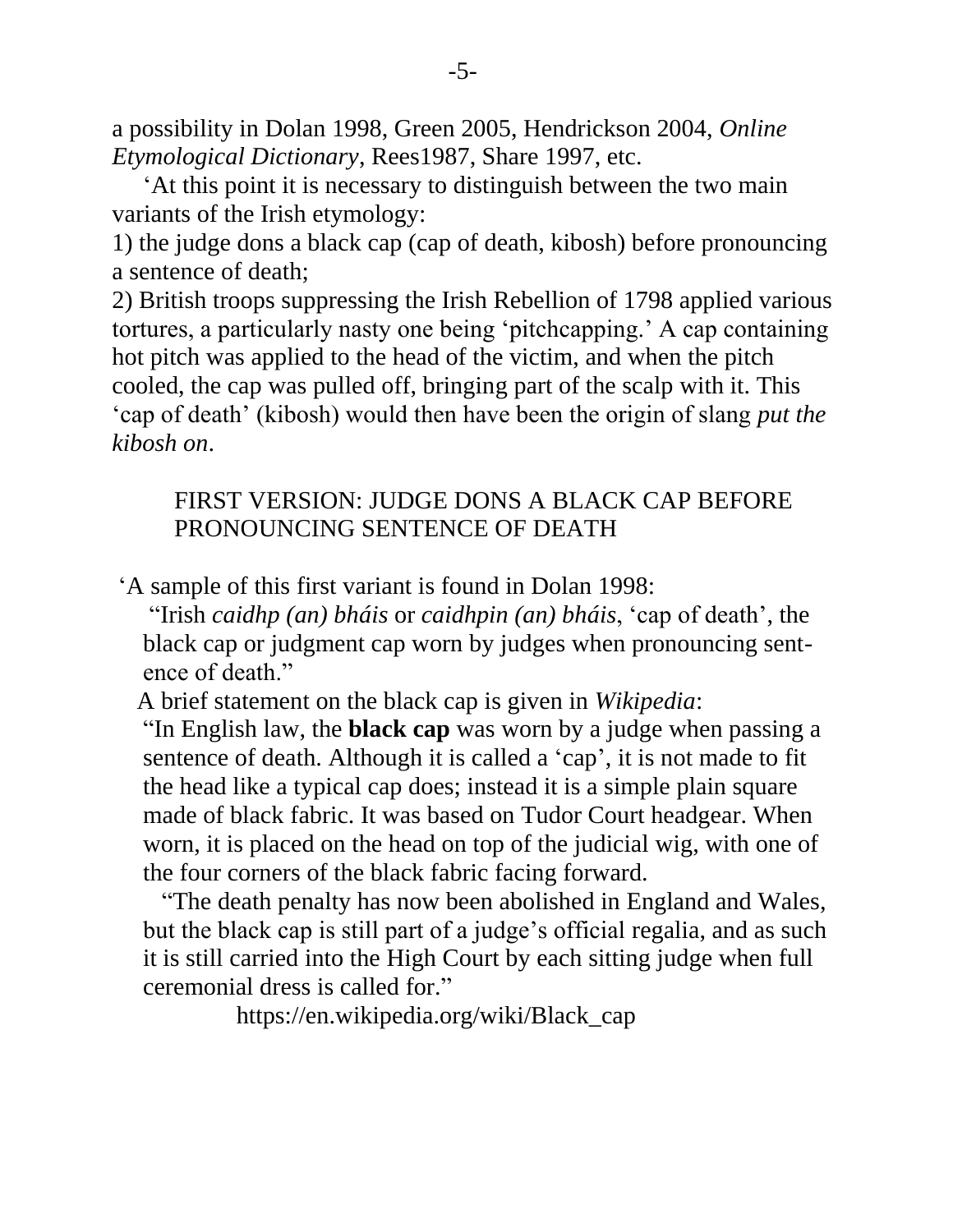#### OBJECTIONS TO 'BLACK CAP' AS DEATH-CAP ETYMOLOGY

'The first objection is that the judge who will pronounce the sentence of death puts the black cap on himself, not on the prisoner. So even if this cap were called a 'kibosh,' it could not be relevant to slang *put the kibosh on*.

 'Secondly, the search for the Gaelic words meaning 'cap of death' *prior to the first, 1830's attestations of 'kibosh'* has thus far turned out to be a search for the will-o'-the-wisp. The online anonymous author of "Putting The Kibosh on Cassidy" (hereafter *PTKOC*) explains:

 "…The usual claim in relation to its supposed Irish origin is that it comes from *caidhp bháis* or *caidhp an bháis* or *caip bháis*, meaning a cap or cape of death. Some sources also mention *cie báis*, but *cie* is not a possible word in Irish orthography.

 "While *caidhp bháis* is given as the name of a fungus in Irish dic tionaries (the death cap), there is no evidence that this is an ancient expression [G. Cohen: make that: prior to the 1830's] and it may have been composed on the pattern of the English phrase death cap in the  $20<sup>th</sup>$  century.

 "…Only the mushroom explanation is in the dictionaries. *Corpas na Gaeilge* (a huge corpus of Irish material from the seventeenth to the nineteenth centuries) gives a number of examples of *caidhp* but nothing with *caidhp bháis* or *caidhp an bháis*.

 "…The story of the Irish origin of *kibosh* is so common and well known that it is hardly surprising that people have started to use the terms *caidhp bháis* or *caidhp an bháis* in Irish in recent years. It sounds convincing and natural enough. However, without some evidence of its use in Irish before speculation about *kibosh* began, we can't accept these modern uses as evidence for an Irish origin of the phrase."

### IN THE SAME VEIN: SKEPTICISM OF DIARMAID Ó MUIRITHE

'Note also the skepticism of Ó Muirithe (1996:88):

"*Kibosh* … P*á*draic Column [sic: typo for 'Colum'] suggested that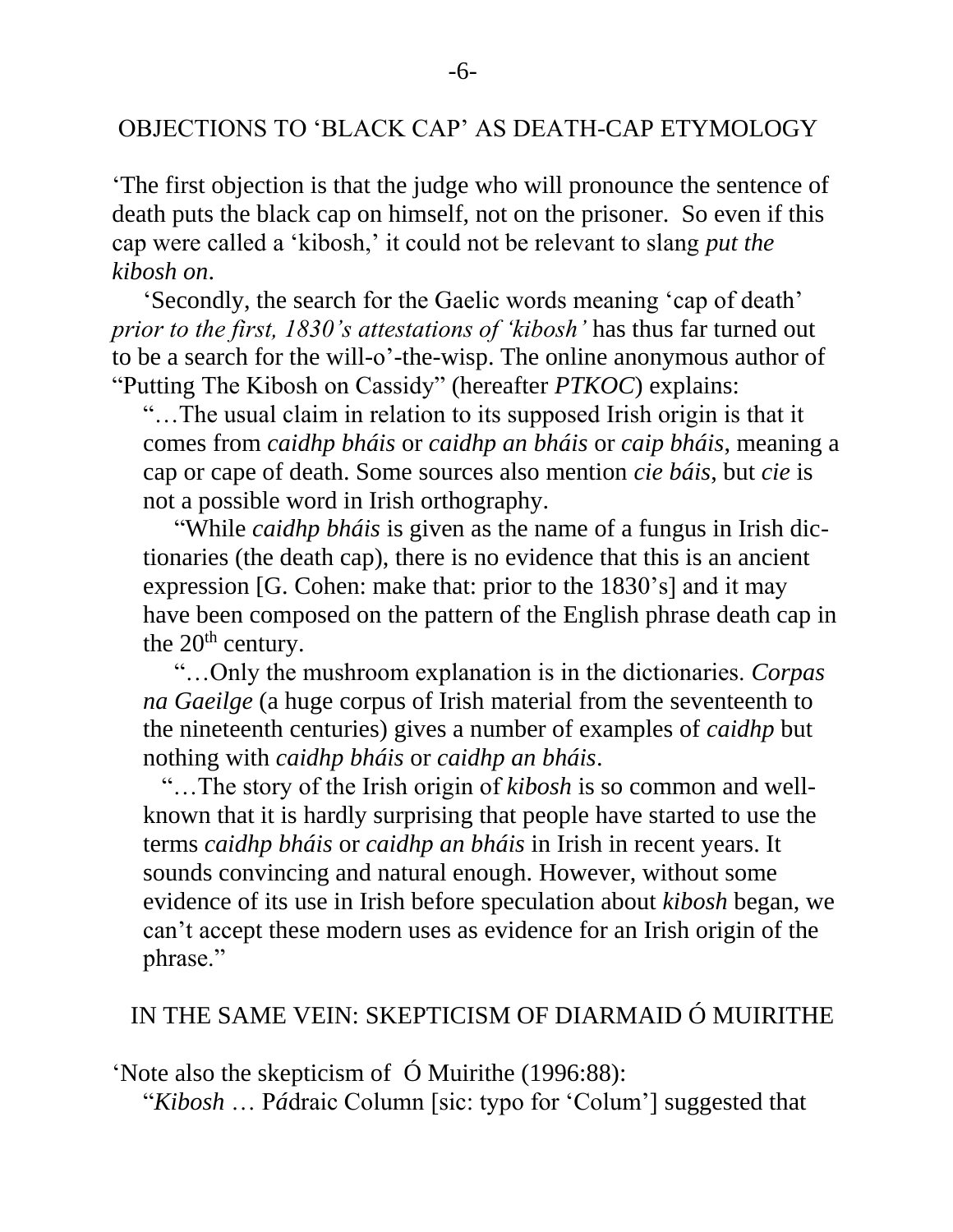*kibosh* is none other than Irish *caidhp bháis*, death cap, an execution blind-fold in the bad old days.

 "The problem I have with that is that I have never read of that kind of a *caidhp bháis* being used when Larry was stretched; neither can I place any trust in the Wexford folk-etymologies that it was the '98 Yeomanry pitch-cap, or a cloth placed on a dead person's face. Where's the evidence that would support any of these theories?'

'This book is a collection of columns which Ó Muirithe published in the *Irish Times*. His skepticism about *kibosh* might carry some weight, considering that he is the author of *A Dictionary of Anglo-Irish: Words and Phrases from the Gaelic* (1996) and was Senior Lecturer in Irish at University College, Dublin.

'Also, the phrase 'when Larry was stretched' derives from 'The Night Before Larry Was Stretched' -- an anonymous 18<sup>th</sup> century poem written in Dublin slang about the preparations for an execution.'

# SECOND VERSION: 'KIBOSH' AS THE CAP-OF-DEATH IN PITCHCAPPING

'This version is based on a comment by Bernard Share in his 1997 *Slanguage, A Dictionary of Slang and Colloquial English in Ireland* (p. 157):

 "*kibosh/kybosh* -- noun, derivation disputed but possibly from Irish *caipín báis* cap of death, or pitch cap, as employed by British forces against 1798 insurgents; vb. usage of other origin and not general Hiberno-English. …"

Note: Share 1997 limits himself solely to pointing out *kibosh/kybosh* as a cap of death and says specifically: "vb. usage of other origin…" So he sees 'to kibosh' as having a different (non-Irish) origin, and this would presumably pertain to the full phrase *put the kibosh on*.

 'But once *kibosh/kybosh* was identified as a pitch cap/cap of death, it seemed only logical to assume that *put the kibosh on* referred to this cap. We see this in the uncertain treatment of *Online Etymological Dictionary*:

"…One candidate is Irish *caip bháis*, *caipín bháis* "cap of death,"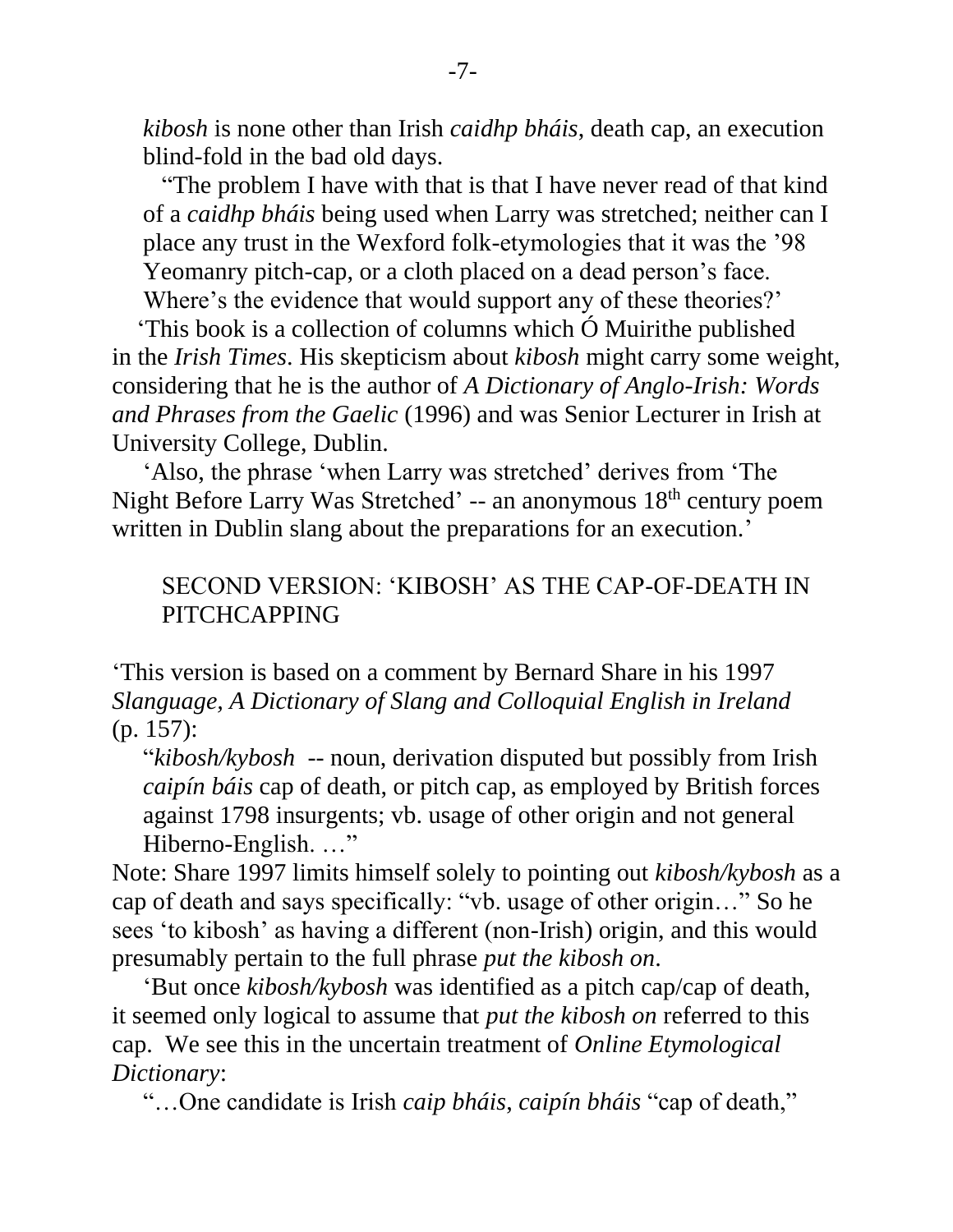sometimes said to be the black cap a judge would don when pro nouncing a death sentence, but in other sources this is identified as a gruesome method of execution 'employed by the Brit. forces against 1798 insurgents' [Bernard Share, *Slanguage, A Dictionary of Irish Slang*]*.* …"

This "cap of death", actually referred to as "pitch cap," was not so much a method of execution as of torture. Sanderson (1899: 43) describes it briefly:

 "The grossest outrages were rife, including methods of torture called 'half-hanging', 'pitch-capping, and 'picketing'. ... 'Pitch-capping' meant the pouring of hot pitch on the head, allowing it to cool, and then roughly tearing off the 'cap' thus formed, bringing with it the hair and portions of the scalp."

# OBJECTION TO 'DEATH CAP' IN PITCH-CAPPING ETYMOLOGY

'The objection is the same as for the first version involving the cap of death: There is evidently no attestation of *caidhp bháis* (cap of death) prior to the first, 1830's, attestations of *kibosh.* The quotes from *PTKOC*  presented above are pertinent here.

 'Furthermore, even the English words "cap of death" do not seem to have been used prior to the  $20<sup>th</sup>$  century to describe the pitch cap; as mentioned just above, the pitch cap was intended for torture, not execution.

# INCIDENTALLY,…

'Michael Quinion, author of the online column *World Wide Words*, deserves credit for being the first to question the early appearance of the Irish Gaelic words that supposedly led to *kibosh*. The following (Quinion 2016) was first posted in 2010; the key sentence is in the last line:

'*…*Another interesting conjecture that has been advocated several times, notably by the Irish poet, Padraic Colum, is that *kibosh* is Gaelic, from the phrase variously cited as *cie báis*, *caidhp (an) bháis* or *caidhpín (an) bháis*, cap of death, where *báis* is pronounced "bawsh" and *cie* is said with a hard initial consonant. The cap is said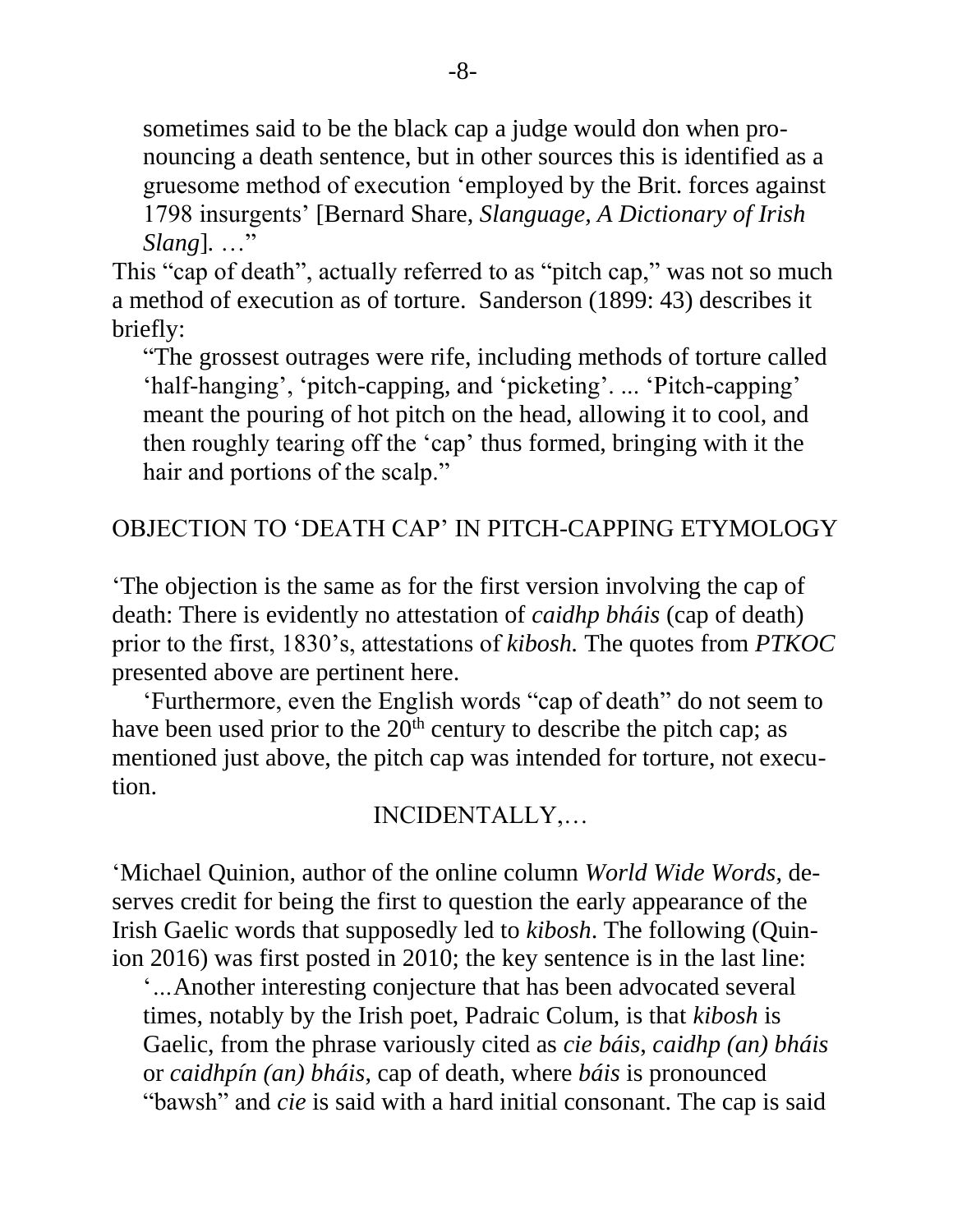to have been the one worn by judges when pronouncing sentence of death. However, I can't find any evidence for this expression."

I asked Quinion for clarification of his last sentence, and he responded: "My meaning is that I can't find any historical reference to the vari ous Irish phrases, let alone any association of *kibosh* with judicial matters."

#### REFERENCES

- Anonymous (online). Cassidyslangscam: A debunking of Daniel Cassidy's theories about Irish and slang. Putting the kibosh on Cassidy. https://cassidyslangscam.wordpress.com/tag/cap-of-death/
- Cohen, Gerald, Stephen Goranson, and Matthew Little 2018. *Origin of 'Kibosh'*: Routledge Studies in Etymology. (London and New York: Routledge; Taylor & Francis). ISBN 9781138628953. The book gives 2018 as the date of publication, but it was in fact available already by mid-October 2017. The 'cap-of-death' topic is discussed on pp. 98-102.
- Colum, Padraic See below: Funk 1948.
- *Cornell Daily Sun* (newspaper), Dec. 1, 1936, page 1; article title: 'Language Expert Explains Gaelic Origin of American Slang Terms.'
- 'Cruck-a-Leaghan' & 'Slieve Gallion' [pseudonyms of Dugald Macfayden and David Hepburn] 1884. London: Houlston. p. 87: 'Thin the Rector pull'd out an' oul' fourpinny-bit (For the fourpinny-pieces wir current as yit) An' handed the pill that wid kibosh\* the fun.' --- [The asterisk appears in the book to indicate a footnote: 'end, put a stop to.']
- Dolan, Terence Patrick. 1998. *A Dictionary of Hiberno English*. -- (for possible derivation of *kibosh* from Irish words for 'cap of death'; see below: Jonathon Green 2005).
- Funk, Charles Earle 1948. *A Hog On Ice & Other Curious Expressions*. NY: Harper & Row. p. 22: '…But I am indebted to Padraic Colum, well-known Irish author, for what I take to be the true explanation. In a letter to me he says: "'Kibosh.' I believe, means 'the cap of death' and is always used in that sense. – 'He put the kibosh on it.' In Irish it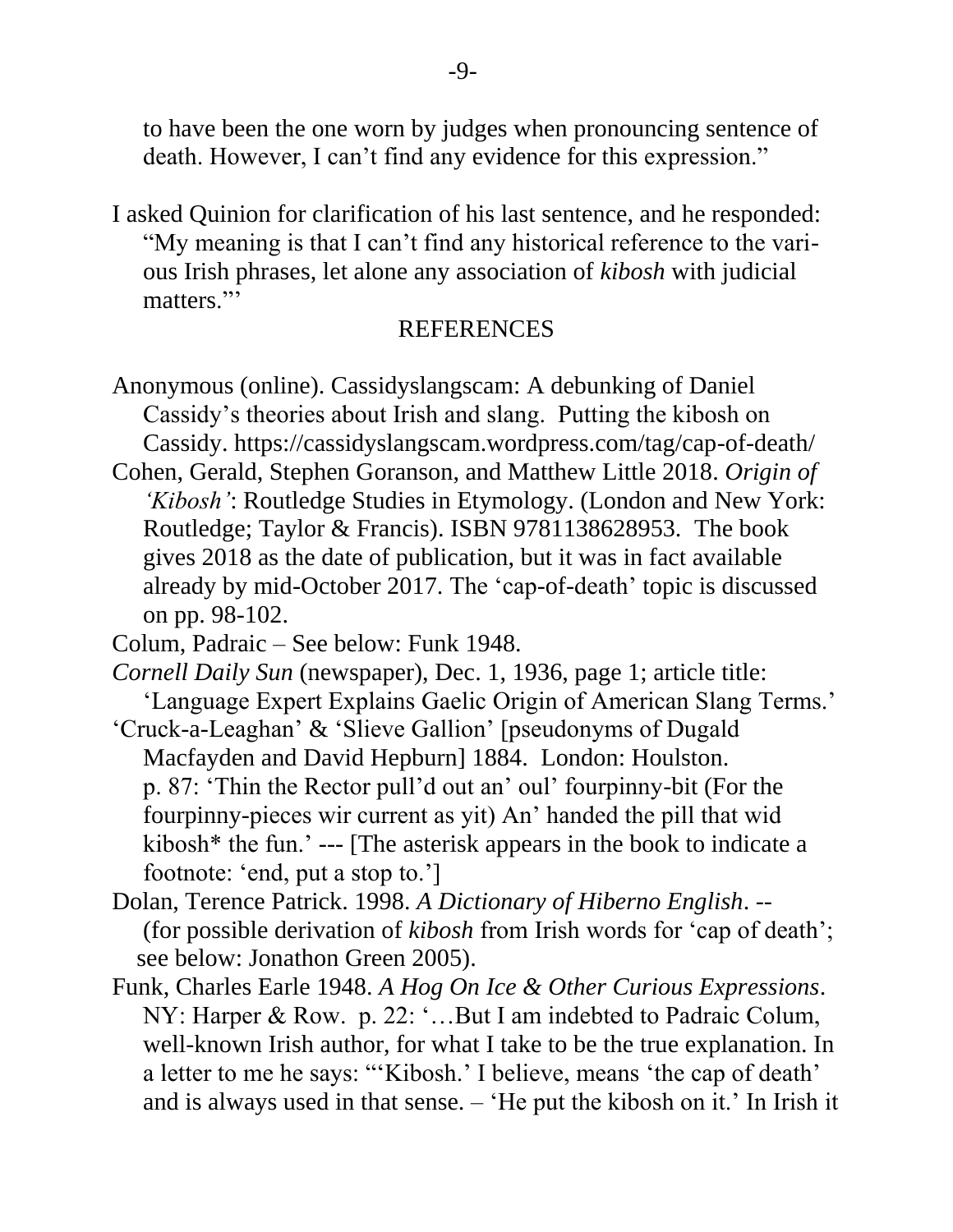could be written 'cie bais' -- the last word pronounced 'bosh,' the genitive of 'bas,' death."' – [G. Cohen: sic, no diacritic mark here for *cie bais*]

Green, Jonathon 2005. *Cassell's Dictionary of Slang*. London: Weiden feld. 2nd edition. Pp. 831-832:

'*kibosh* n. (also)…a bad accident, a defeat; usu. in PUT THE KIBOSH ON v. thus *give someone the kibosh*, to destroy or defeat someone. … [Etymology]: ? Heb. or Yid. *kabas, kabasten*, to suppress (B&L, but rejected by Rosten, *The Joys of Yiddish*, 1968); but note intensifying KER- prefix + BOSH n.<sup>1;</sup> KYE n. + BOSH n<sup>1</sup>; i.e.18 pence and thus synon. with a FOURPENNY (ONE) n. (see Eric Part ridge, DSUE, 8<sup>th</sup> edn, Appendix, for further theories); however, note Irish Gaelic *ceip bais,* death cap, i.e., black cap used in court; note also Dolan (1998): 'Irish *caidhp (an) bháis* or *caidhpin (an) bháis*, "cap of death", the black cap or judgment cap worn by judges when pronouncing sentence of death."'

- Hendrickson, Robert 2004. *The Facts on File Encyclopedia of Word and Phrase Origins*. 3rd edition. New York: Checkmark Books. pp. 409-410: '*kibosh*. The Gaelic *cie bas*, pronounced "kibosh," means "cap of death" and seems to offer the most logical explanation for the expression to *put the kibosh on* something, "to put an end to it, to dispose of it."…'
- Ó Muirithe, Diarmaid 1996. *The Words We Use* (Dublin: Four Courts Press). --- p. 88: *Kibosh*; expresses skepticism for 'cap of death' Irish etymology.
- *Online Etymology Dictionary* (as consulted on June 6, 2016): '*kibosh*: 1836, *kye-bosk*, in British English slang phrase *put the kibosh on*, of unknown origin, despite intense speculation. The earliest cita tion is in Dickens. Looks Yiddish, but its original appearance in a piece set in the heavily Irish "Seven Dials" neighborhood in the West End of London seems to argue against this.

 'One candidate is Irish *caip bháis, caipín báis "*cap of death," sometimes said to be the black cap a judge would don when pro nouncing a death sentence, but in other sources this is identified as a gruesome method of execution "employed by Brit. forces against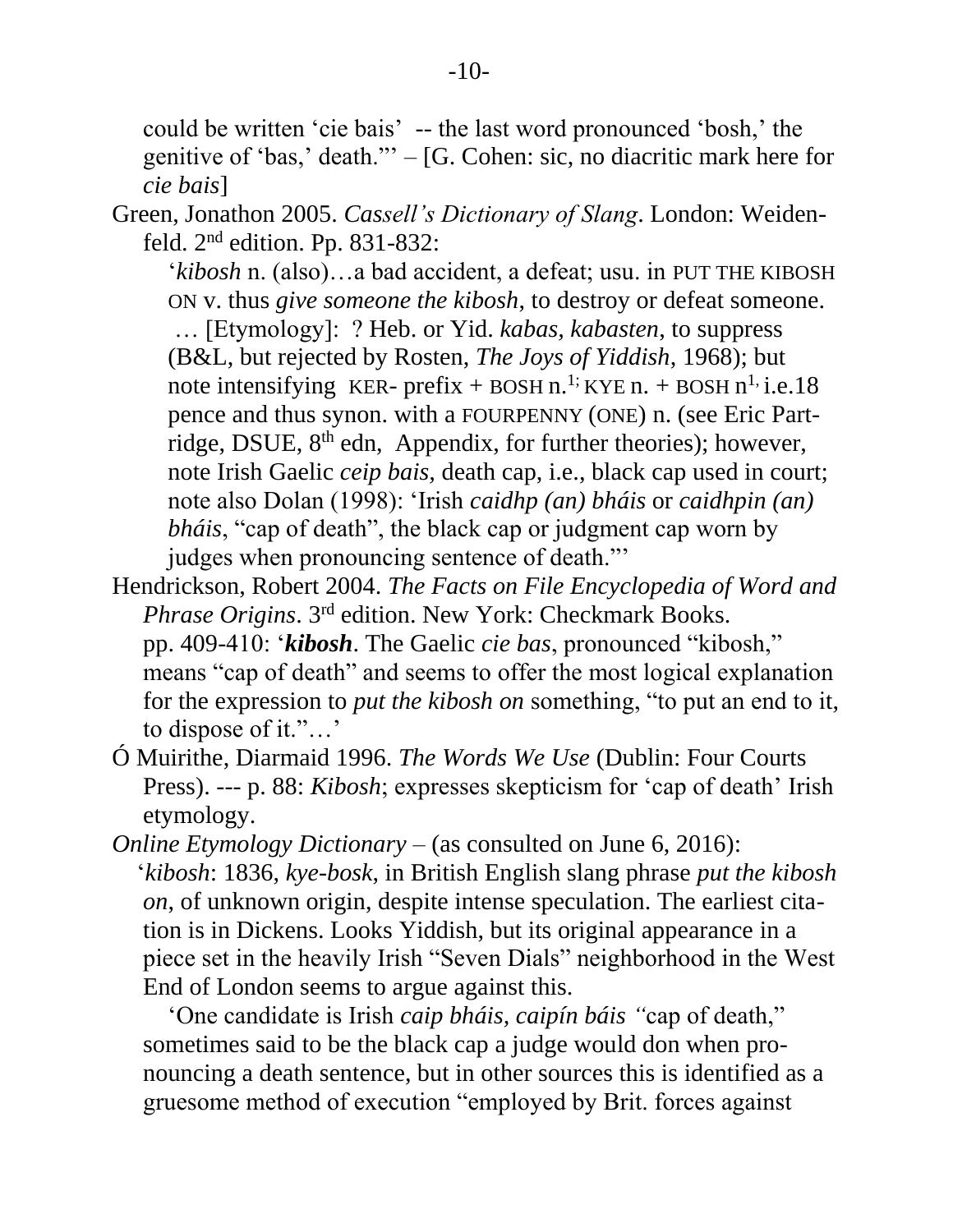1798 insurgents" [Bernard Share, *"Slanguage, A Dictionary of Irish Slang*"]. Or the word might somehow be connected with Turkish *bosh* (see *[bosh](http://www.etymonline.com/index.php?term=bosh&allowed_in_frame=0)*). '*bosh*, (n): "empty talk, nonsense," 1834, from Turkish, literally "empty." Introduced in "Ayesha," popular romance novel by J.J. Morier (1780-1849).'

*PTKOC* = 'Putting the Kibosh on Cassidy' (q.v.)

'Putting the Kibosh on Cassidy' – See above: Anonymous (online)

Quinion, Michael 2016. *Putting the kibosh on it*. In: *World Wide Words* [\(http://www.worldwidewords.org/articles/kibosh.htm\)](https://minermail.mst.edu/owa/redir.aspx?SURL=yKkE_IbiepgMeLFmrnTPNMP2Cj_0mwsoWlXJHsEsL6IFCxDWyLHTCGgAdAB0AHAAOgAvAC8AdwB3AHcALgB3AG8AcgBsAGQAdwBpAGQAZQB3AG8AcgBkAHMALgBvAHIAZwAvAGEAcgB0AGkAYwBsAGUAcwAvAGsAaQBiAG8AcwBoAC4AaAB0AG0A&URL=http%3a%2f%2fwww.worldwidewords.org%2farticles%2fkibosh.htm), first posted Feb. 17, 1996, last updated: March 27, 2016. --- I asked Quinion when his comments on the Gaelic origin first appeared in this col umn, and he kindly replied: '…The first version I have access to, dated 22 Mar 1997, had this:

 "The Irish poet, Padric Colum, believes the word originated in the Irish Gaelic phrase *cie báis* meaning 'cap of death'. The word *báis* is apparently pronounced 'bawsh' and *cie* is presumably pronounced with a hard initial consonant, rather like 'kai."

'The text you quote replaced it [and] is a revision of 22 July 2010.'

- Rees, Nigel 1987. *Dictionary of Word and Phrase Origins.* London: Cassell. p. 113: '...One explanation [for *put the kibosh on*] is that it comes from the Irish *cie bais* (which is pronounced "kibosh") mean ing a cap of death. Certainly some of the earlier recorded uses of the expression are Irish. [G. Cohen: No. All the earliest ones are in Eng land; Rees then quotes the 1884 example presented above in Cruck-a-Leaghan and Slieve Gallion.
- Sanderson, Edgar 1899. *The British Empire in the Nineteenth Century: Its Progress and Expansion at Home and Abroad : Comprising a Description and History of the British Colonies and Dependencies*, Volume 1. Blackie & son.  $-p$ . 43: pitch-capping.

Share, Bernard 1997. *Slanguage, A Dictionary of Slang and Colloquial English in Ireland*. Dublin: Gill & Macmillan. – p. 157: '*kibosh/kybosh* -- noun, derivation disputed but possibly from Irish *caipín báis* cap of death, or pitch cap, as employed by British forces